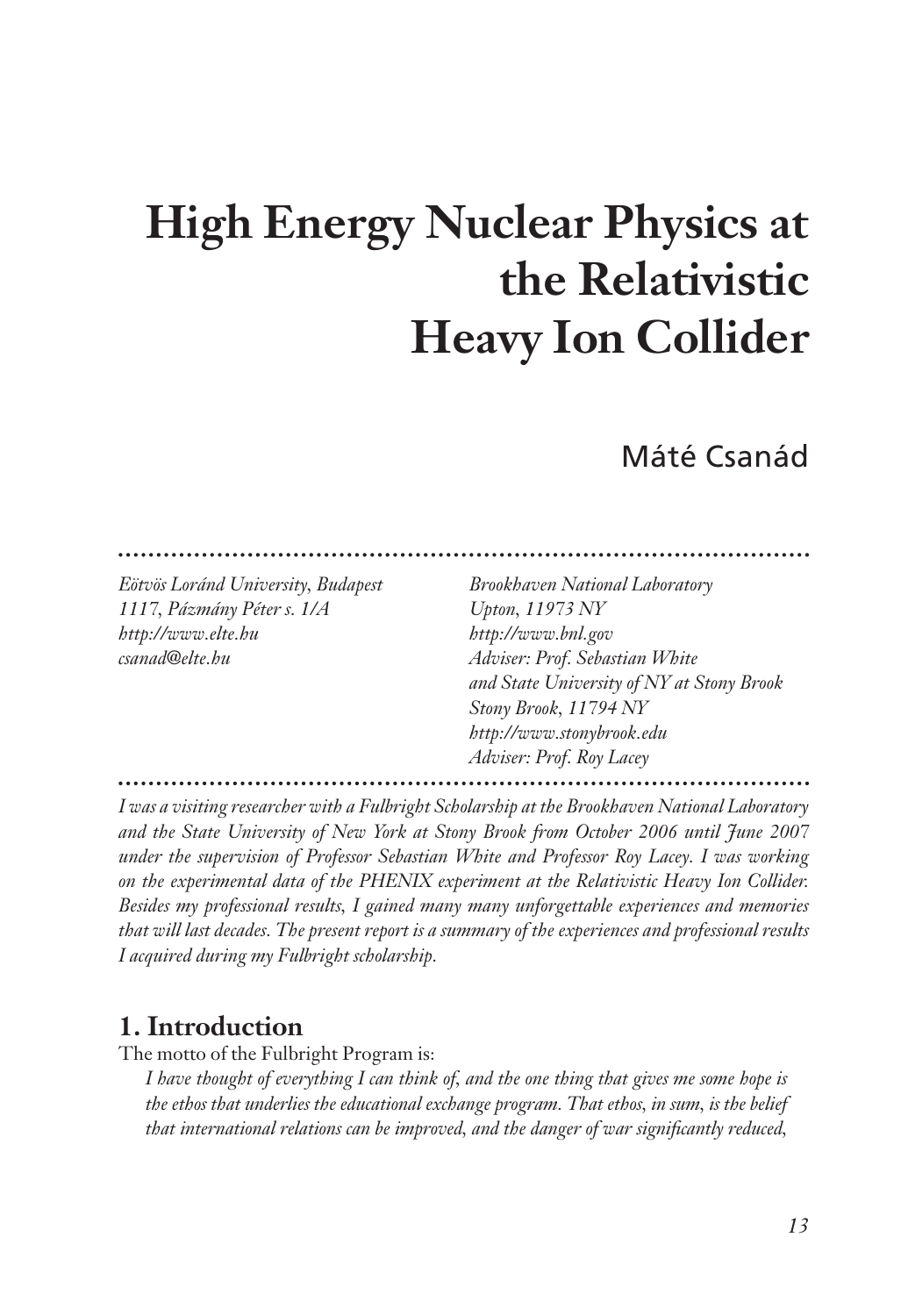*by producing generations of leaders, who through the experience of educational exchange, will have acquired some feeling and understanding of other peoples' cultures why they operate as they do, why they think as they do, why they react as they do and of the differences among these cultures. It is possible not very probable, but possible that people can find in themselves, through intercultural education, the ways and means of living together in peace.*

> J. William Fulbright: The Price of Empire

Following this motto, one finds that even though a Fulbright Scholarship can be professionally very successful and inspiring, its cultural part is at least that important. Thus I tried to get to know my environment and surroundings in the USA, and I tried to get to know as many people outside work, as possible, and learn about different habits and customs.

My host institutions were on Long Island in New York, 60 miles east from Manhattan (see Figure 1). You will read about my professional experiences in the second part of this report, but in the first part I will write about the personal and cultural details of my scholarship.

# **2. Cultural part**

#### *2.1. Insurance*

In the US (as well as in many other countries in the world) health care is not free, unless one has accident and sickness insurance. This is a very important issue, as the simplest medical intervention, let alone hospital treatment, costs a fortune.

Luckily, the Fulbright Scholarship includes a basic accident and sickness insurance plan. Many universities, however, require a higher level of insurance with a smaller deductible and/or larger coverage. In



**Figure 1. The location of my host institutions on Long Island, east of Manhattan**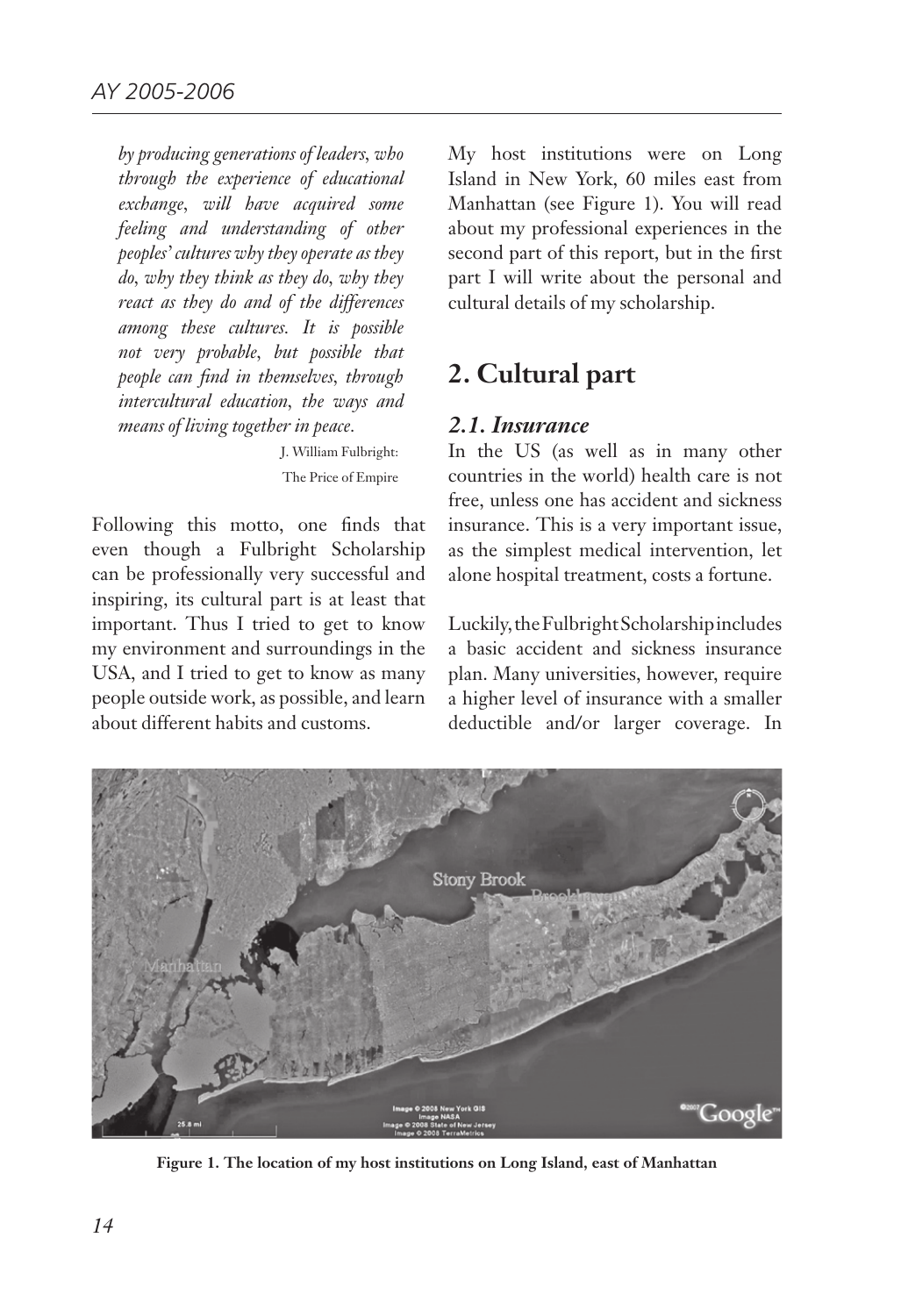my case, Stony Brook required it, so I needed to take this other policy, as well. Again, luckily, the Fulbright Commission decided to pay this for me (many thanks to Huba Brückner and Csanád Nagypál).

Whichever insurance plan one takes in the end, it is very important to check what it covers and how one can access it, since it is very uncomfortable to learn in the casualty department of a hospital that our insurance does not cover snowboard accidents that happened outside of the groomed area, and we have to pay \$5,000 out of pocket.

The Social Security Card or Social Security Number (SSN) is an issue that belongs here, as well. As a Fulbrighter it was mandatory to have one, as the IIE (Institute of International Education) requested it. According to the Social Security Administration (SSA) Offices, however, one can get such a card only if one is working. Thus IIE gave a letter to me that was written to a Social Security Administration Officer saying that they should still give me an SSN. It turned out, however, that in the Long Island SSA office a policy was introduced of not giving an SSN to J-1 visa holders unless they are actually working. So, I went to another SSA office, but there I was told I have to go to the office that is nearest to my place of residency (that would be the office on Long Island where they did not give me the SSA despite the letter from IIE). Finally, I was told by the local IIE office, that there is a small SSA office in Manhattan where they usually give out the

SSN, so I went there and finally managed to get an SSN. The good thing is that during this process, I went around a lot on Long Island and learned much about the US social security system…

#### *2.2. Travel*

When buying an airplane ticket it is very important to be careful, as the price of the ticket varies by at least a factor of two when choosing different dates for travel and/or different departure, arrival and stopover airports. After arrival and a short settling in, the first thing one notices is jetlag. One just has to get over it, everyone goes through it. For a couple of days, one is tired all the time and understands things more slowly, but after a short time, it is just gone.

If one is already in the US, domestic air travel is relatively (per mile) cheaper, than in Europe. This, one has to keep in mind and make the best of it during the Christmas season or spring break: if living in New York, for example, a holiday in California with 4-5 nights, housing and car rental might be as cheap as \$400-\$500, if one searches the best offer, and Florida is even cheaper, and Hawaii also not much more. If one has the time for it, it is an unrefusable possibility, since starting from home one gets to such places only for way more money.

There are long distance bus companies and a useable railroad network as well, but both of them are quite pricey. It is worth orienting oneself with local public transport possibilities, although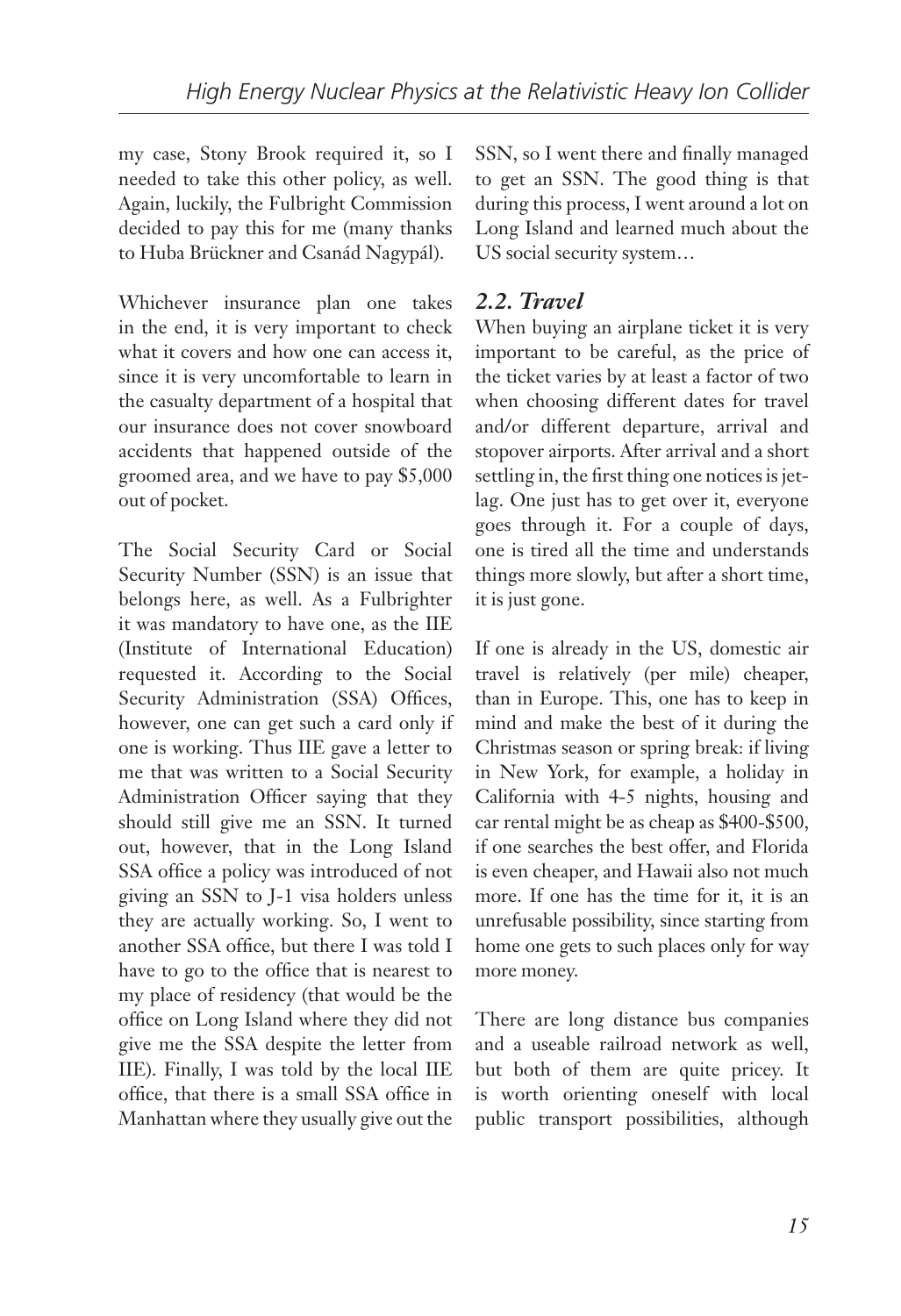it is unlikely they will provide a good alternative to buying a car (except if one finds good housing near the school or institute one is hosted at – but more about that in the next subsection).

For me the best decision turned out to be buying a car, because on Long Island there was hardly any public transportation, and I had to travel around 20 miles to and between my hosting institutions. I also tried using a bike, but that distance was too much for the everyday travel even in nice autumn weather.

About buying a car, I wrote an article for the popular Hungarian consumer blog called "Tékozló Homár"1 . For the Hungarian reader it might be worth the 10 minutes reading it…

In New York state buying a car is administered by the fairly (in)famous DMV<sup>2</sup>. If I would have acquired enough information about this, I would have had a much easier time with this process, but I heard from everyone that in the US, buying a car is easier (from the administrative point of view) than one could imagine. Well, in NY, for me it was not that easy… Finding a nice but cheap (see figure 2) car was easy considering the price of pre-owned vehicles, but the rest… First, I could not get a New York State issued Driver's License, as I don't have my current visa status for at least one year. Second, because of this, I could not get an insurance policy under my name for a reasonable price. Third, I could not transfer the ownership of the car officially due to not having a New York State issued Driver's License – but this turned out to be just a mistake; when I tried it the

1 http://homar.blog.hu/2005/11/07/vilagpremier\_a\_8211\_a\_ naiv\_ugyfel\_amerik

2 http://www.metrolyrics.com/dmv-lyrics-primus.html



**Figure 2: Me and my nice and cheap car, the '91 red Honda Civic**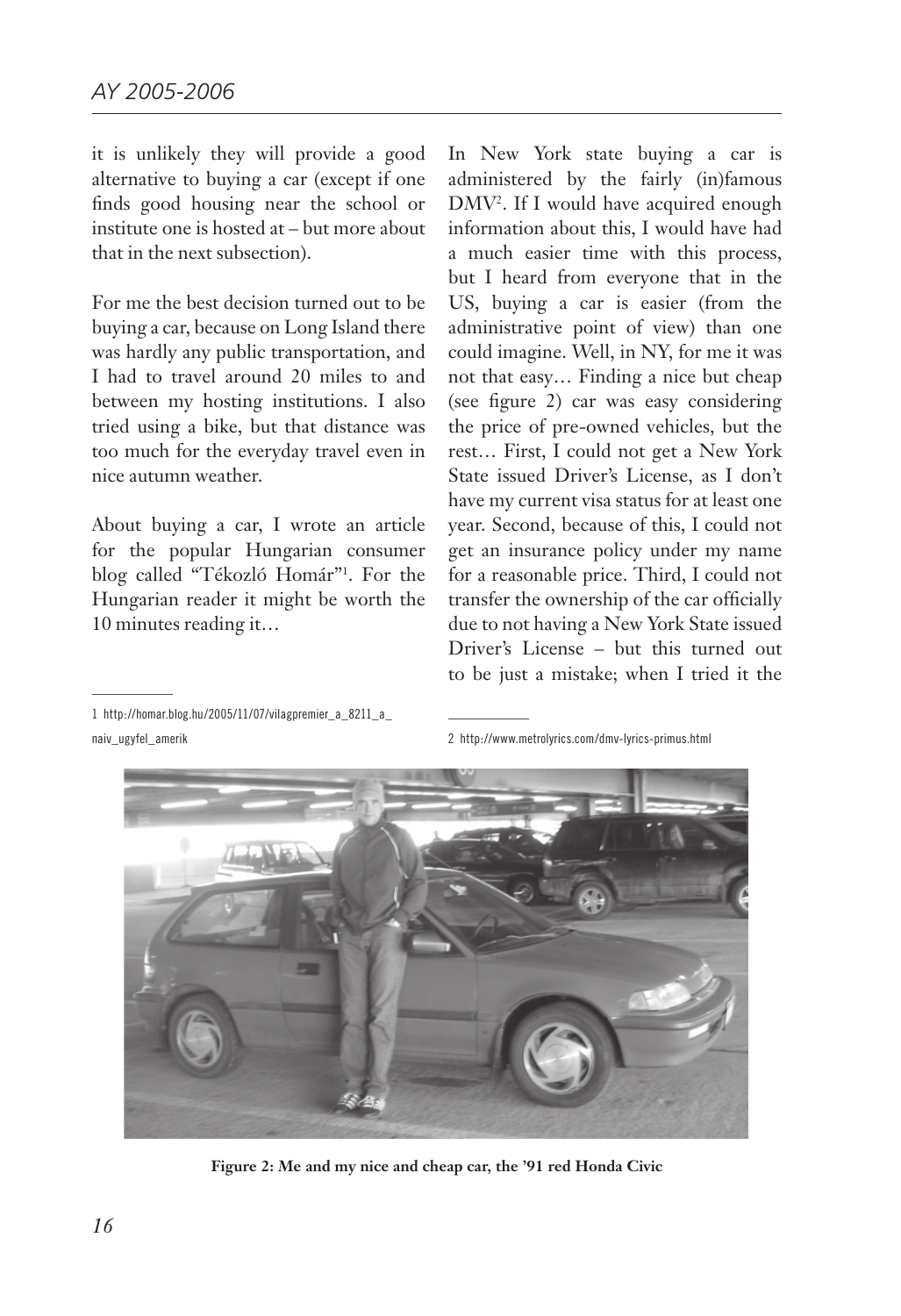second time there was no problem with it. All together, the whole process lasted for two months, out of which I could not use the car for a full month – and that meant I could hardly go anywhere without asking someone to take me. But because of that, I got more work done and read more books than at any other time, and finally everything got fixed. Well, end is well, all is well.

## *2.3. Housing*

If one lives on the university campus, there will be no problems with everyday travel at all, but for meeting newly acquired friends, visiting different places and events or making a larger shopping trip, one still needs to know local travel possibilities; and that's not even mentioning the possibility of not finding housing directly on campus.

Finally, my future professor at Stony Brook helped me to find a room in the house of this nice, middle-aged lady of Jamaican origin, Margaret Morant. Even though she is most probably not reading

this, I owe a big thank you to her for all the help, kindness, and trust she showed me. Her youngest child was just moving out of the family home, thus only the two of us were living in the house from then on. It was very nice and easy to live there, and I had the opportunity to gain insight into everyday American life, even though it was through the life of a family of Jamaican origin. I got to know all the family, I attended a Thanksgiving-dinner, a Halloween-party, birthdays, and a Lutheran christening, and I learned about the everyday life of Jamaican-American people.

My conclusion from all of the above is that it is worth the search trying to rent a room or apartment in a family home or a flat share (which is similar to "WG" in German) – of course only if one is flexible and adaptable enough. One can even save money with it, as this kind of housing is mostly cheaper than on-campus dorms or renting a full flat or apartment.



**Figure 3: Left: Margaret's house; Right: Azariah's christening**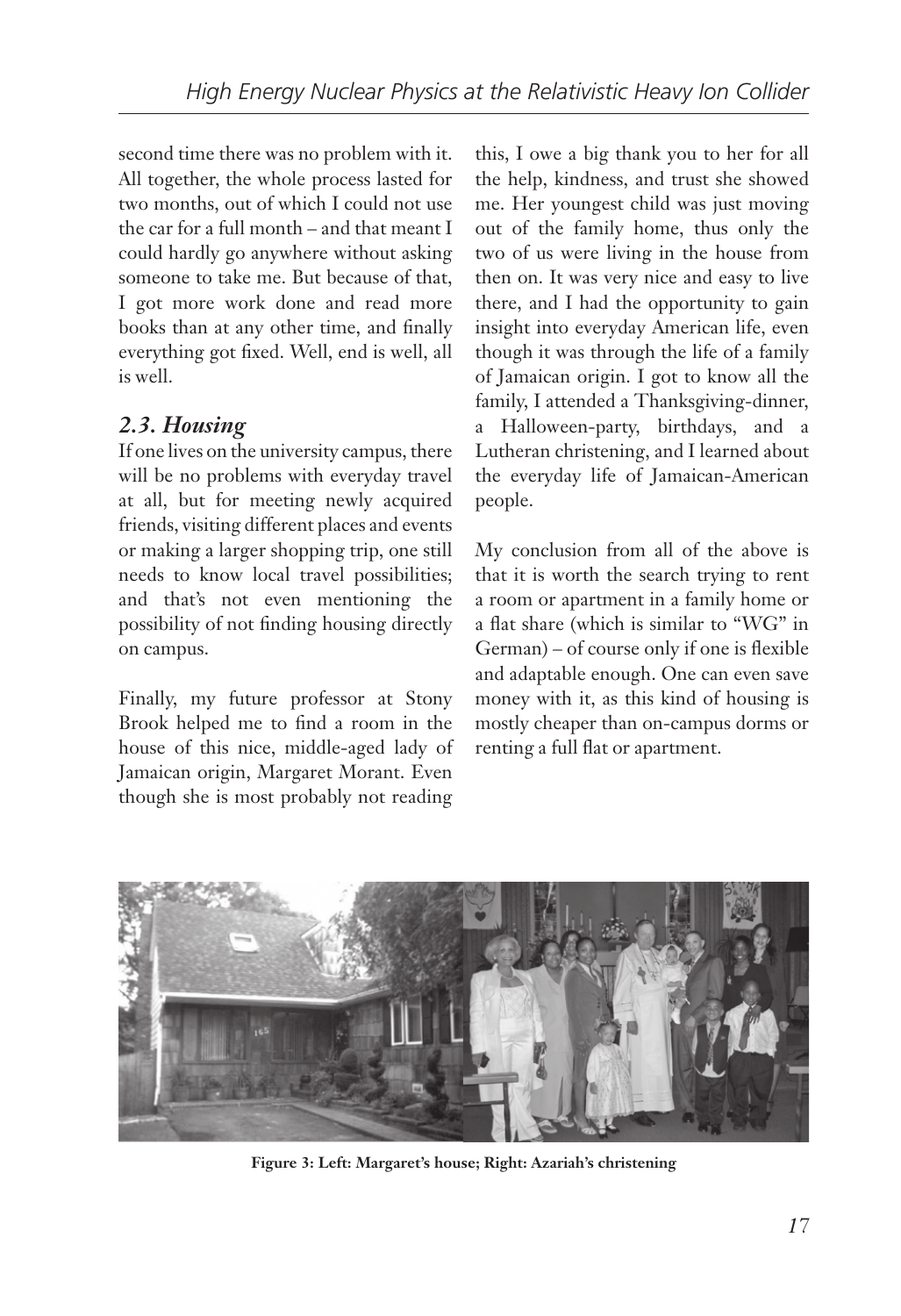It makes sense to choose a family home in the suburbs also if one studies in a big city; it might not be that expensive or complicated to commute from there, and it would be worth the price difference; not even mentioning the possible cultural surplus.

#### *2.4. Shopping, finances*

As a Fulbrighter, one receives the scholarship amount from home usually in three portions. The first amount is given out in check or cash; my experience shows that it is a good idea to ask for it in cash, as one might need it quite fast in order to buy a car or pay the deposit/security for the housing.

One eventually needs to open a bank account (the further portions of the scholarship will also arrive here); it is best to do this right at the beginning. In some states there are Credit Unions, for example in New York there is the Teacher's Federal Credit Union, which is like a nonprofit bank (even though this sounds like an oxymoron), where almost everything is free (no account or debit card fee, as well as no ATM withdrawal fee). One does not even need a Social Security Number to open an account at such a Credit Union. Thus, I chose this solution, but every other bank would have done it in basically the same way.

It is worthwhile to try to make a smart living out of the scholarship money. The best way to spare a little money is to find reasonable housing, or even to change housing when finding a cheaper but also acceptable place to live. Otherwise, the costs of basic living are quite low, especially if one knows the not-thefanciest shopping places (for which one really needs a car – or the regular shopping shuttle of the university). The usually abundant selection in most of the supermarkets fulfills every need, but if one is enthusiastic about organic food, then one needs to be careful (and ready to pay more).

Clothing and apparel are mostly way cheaper than in Hungary (comparing the same brand products), thus it is worthwhile visiting the big clothing stores. But girls and women, be aware, sometimes things are really amazingly cheap and one cannot (or maybe can?) buy five suitcases of clothing. The prices in an average brand's store are half the ones in Hungary, thus one should come rather with fewer clothes and buy some here rather than buying everything needed at home in advance. This holds for electronics, as well (iPod was The thing to buy during my stay), but one has to keep in mind the difference in the electric system (110/220 V, 50/60 Hz). It is also important to check whether or not the guarantee is valid at home.

It is also important to mention that one can pay with a debit- or credit-card (even with a Hungarian one) almost everywhere, especially with an embossed one. One usually cannot rent a car or buy gas at night with cash, so having an ATM card is really very important. It is good to know, as well, that most of the time stores give the money back if one is not satisfied with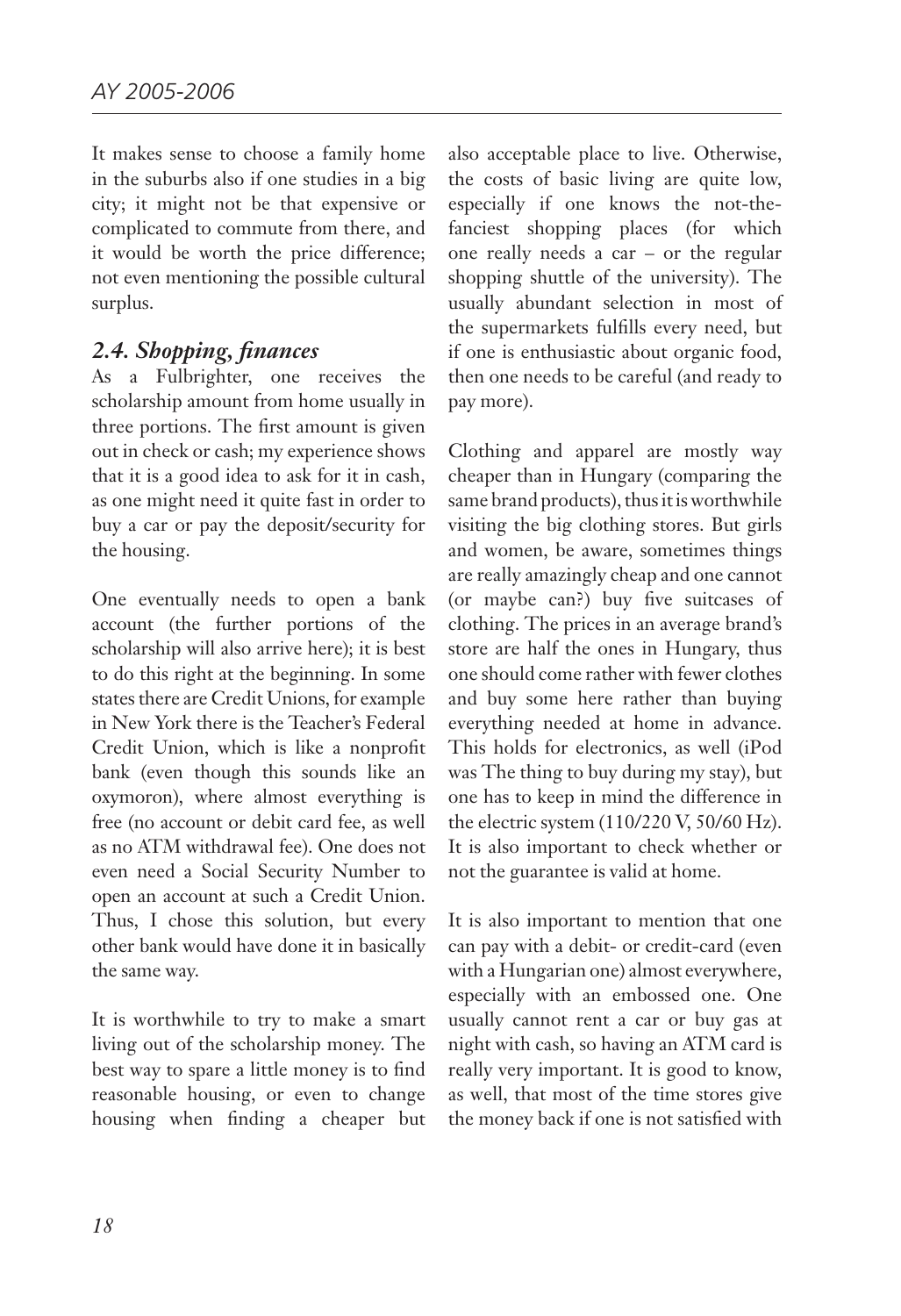the product and returns it, whether it is a shoe that one has worn and is too small, or an mp3 player that does not work like one would have wanted it to work, or even a shirt which one would like to have in a different color. And it is not just that one can buy something else for the same price, but most of the time they actually give the cash back without any further investigation.

#### *2.5. Communication*

It is more or less important for everyone to keep in touch with friends and family at home. For me, it was a basic issue. What I found was that calling home is the cheapest over the Internet, even if one wants to call a regular phone at home. Several companies<sup>3</sup> offer cheap or even cost-free calling and text messaging possibilities to landlines and mobile phones in most European countries. If both parties have internet, however, then calling is free, and one can even arrange video-calls<sup>4</sup>, and this really makes the distance to home way smaller. Some people use calling cards, and this is useful if there is no Internetconnected computer anywhere near, but if someone works with a broadband connection all the time, the above software provides the best alternative.

One also might want to consider having a mobile phone; in case of an emergency, it might be helpful. In the US, the network (1900 MHz) is different from the one in Europe (900 and 1800 MHz) , thus only at least tri-band phones work there. Prepaid phones are not too expensive (starting from \$50-\$100), and the per minute charges are also acceptable (around 10-20 cents). One, however, has to be prepared for the fact that not only the caller pays, but the called party pays, as well (charges are airtime based), and sometimes one has to pay even for text messages (SMS)… Using a Hungarian phone here is, of course, more expensive, but if it works in the US, then it is perfect for emergency purposes, and receiving text messages from home is free.

#### *2.6. Cultural shock*

Even if one is prepared for everything and knows all the tricks that make life easier in the US, there is a point when one just has to face the so-called cultural shock. At first, everything is interesting and people are all nice and one just wonders about all the funny things they are experiencing. But then, at some point, one starts to get annoyed with the little irritating differences, that even door handles and windows are different, that they don't understand our perfect "British Council" English, and that one just cannot get that kind of butter one is used to getting at home.

There are the bigger differences, as well, for example the relationship culture of American people. They are more open to new friendships, but sometimes also more shallow in relationships. Sometimes invitations to go to visit someone in his

<sup>3</sup> For example VoipStunt (www.voipstunt.com), NeoPhone (www. neophone.hu) or Skype (www.skype.com)

<sup>4</sup> For example the Windows Live Messenger (get.live.com/ messenger/)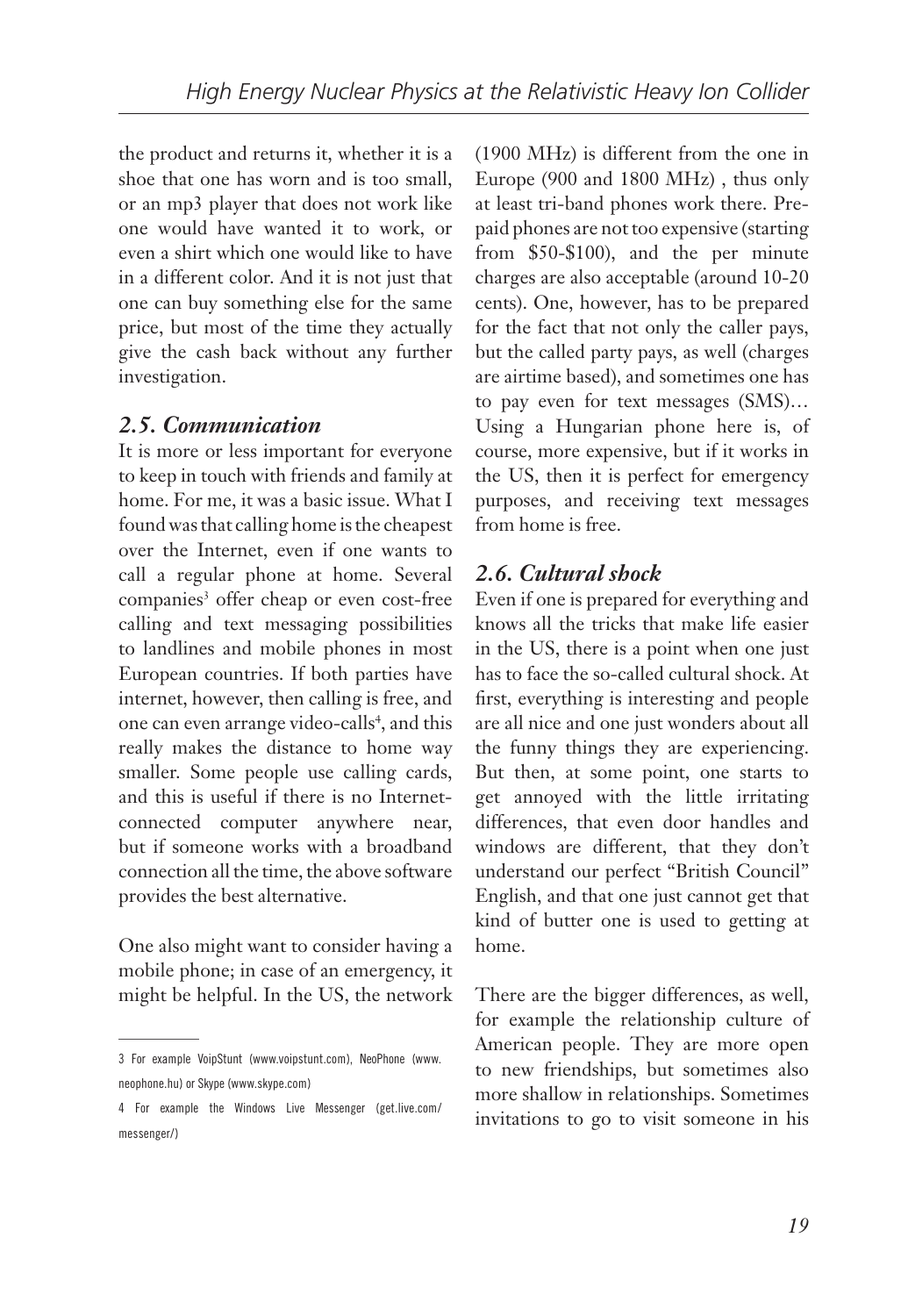house ("Come by sometime") are not meant literally – the inviter would be quite surprised if one would just show up there. What is also interesting is that sometimes, American people share private details of their relationships or family life, but don't understand how you could ever imagine to ask how much he or she had to pay for his or her laptop or car. These things can be explained by the fact that mobility is very high in the United States, people do not often choose a university in their homestate, and even more seldom choose one in their home-city.

But all these differences can be handled, and one makes the best out of it if one tries to understand and learn.

### **3. Professional part**

As I wrote in the first section, my host institutions were the Brookhaven National Laboratory's (BNL) Physics Department and the Nuclear Chemistry Department of the State University of New York at Stony Brook. At BNL I was working on the PHENIX Experiment and Collaboration with Professor Sebastian White. At Stony Brook, my leader was Professor Roy Lacey. In the next subsection I would like to shortly describe our field of investigation.

#### *3.1. Little bangs and the Big Bang*

Our world is made out of atoms which are made out of electrons and nucleons (a nucleon is a proton or a neutron), as shown in Fig. 4. In high energy heavy ion (called also heavy nucleus, a heavy ion is a 'naked' atom of many protons and neutrons, i.e. without its electrons) colliders these nuclei are accelerated up to a speed near



**Figure 4: The building blocks of our World: materials are made out of molecules; molecules out of atoms; atoms out of electrons, protons and neutrons; protons and neutrons out of quarks and gluons.**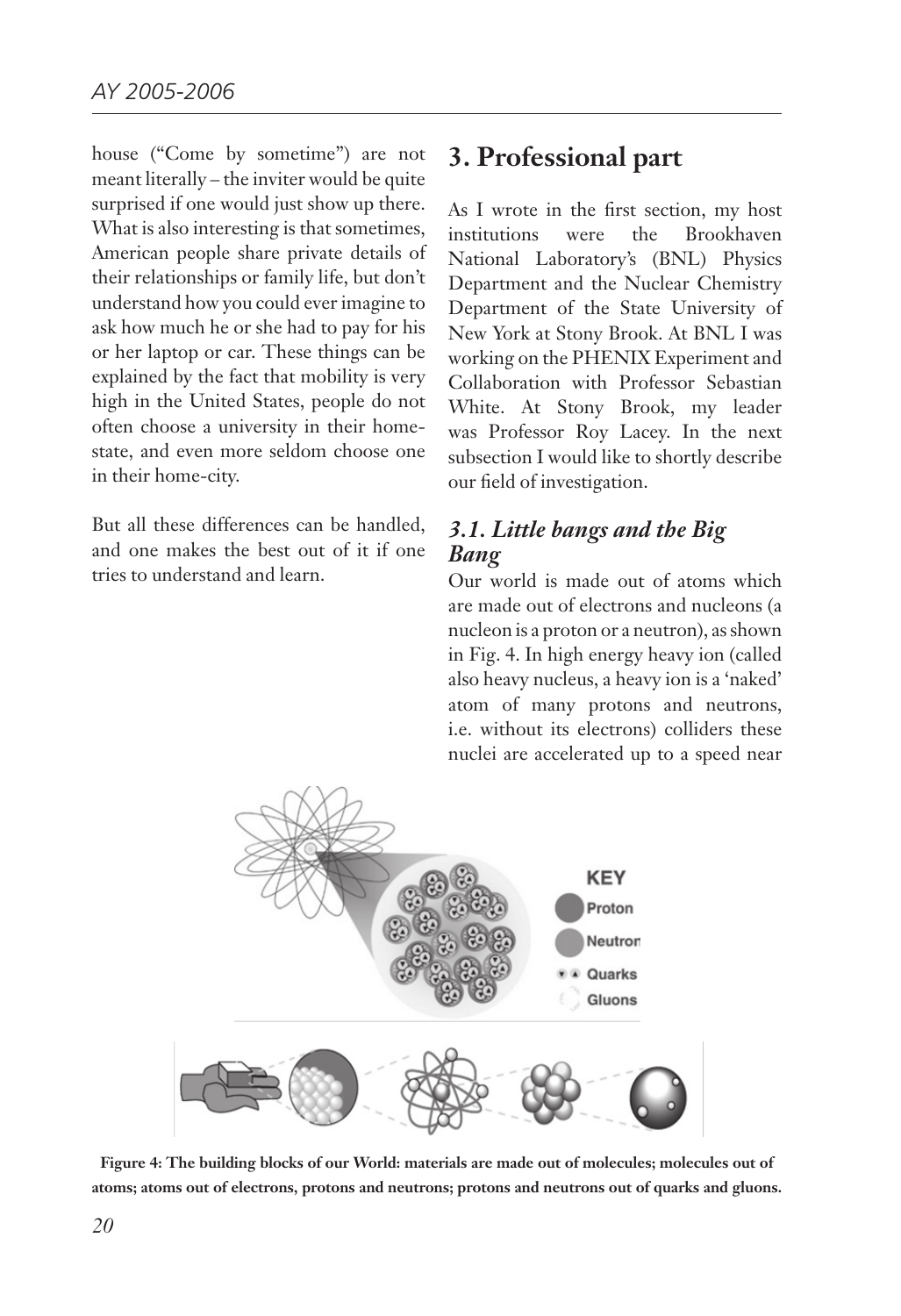to the speed of light, and then collided. In these very high energy reactions (called also little bangs) circumstances are similar to the ones present at the very beginning of the history of our Universe.

Theoretical and experimental researchers discovered many years ago that protons and neutrons are not the fundamental building blocks of our World. Later on it became clear that they are made out of quarks and gluons, but these we do not see 'alone', i.e. not confined or 'frozen' into a bigger particle. It was proposed that at the birth of the Universe, quarks and gluons would have existed in a deconfined state, referred to as Quark Gluon Plasma, and governed by the so-called Strong Interaction. Since then, huge effort was put into finding experimental evidence for the possible existence of such matter and to better understand the interaction that is keeping our ions together against the repelling force of electromagnetic interaction of the positively charged protons.

We would see a similar situation if there were researchers living in a frozen world, who proposed the possible existence of a liquid form of ice, and if mankind were not able to produce such heat that would melt ice. People would then build accelerators where chunks of ice would be accelerated and collided. Researchers would then detect and analyze the outcoming icefragments and they would try to find out whether (even if for a very short time) this possible melted form of ice (water) was produced and then refrozen to the detected pieces.

The quest for the above mentioned Quark Gluon Plasma (QGP) in high energy nuclear and heavy ion physics involves long-lasting and difficult research of a fundamental nature. Experimental searches for the QGP began more than 20 years ago at the Berkeley Bevalac, by studying collisions of heavy nuclei and analyzing the fragments created. In the ensuing years, a significant effort has been made to increase the center of mass energy per pair of colliding nucleons. At Bevalac of the Lawrence Berkeley National Laboratory, 1 GeV was reached (1 eV is the amount of energy one electron reaches if accelerated by 1 V of electric potential; 1 GeV is 109 eV). This was raised to 5 GeV at BNL's Alternate Gradient Synchrotron, and to 17 GeV at the SPS at CERN. These efforts culminated in the construction of a dedicated heavy ion



**Figure 5: Before (left) and after (right) the collision. The ions (which are flat due to their speed because of the so-called Lorentz-contraction) are collided, and in their collision zone, probably a new form of matter is created.**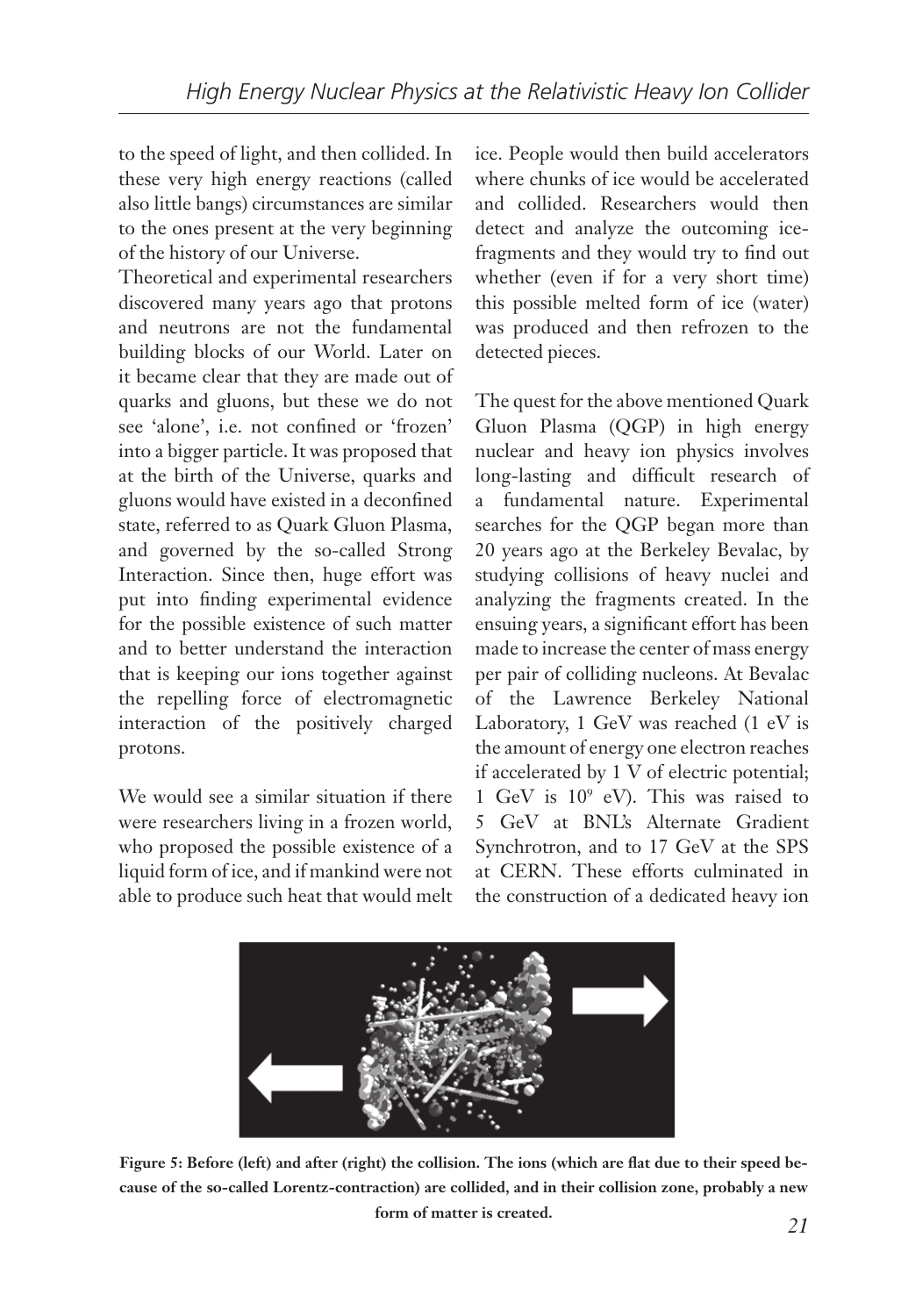accelerator, the Relativistic Heavy Ion Collider (RHIC) at Brookhaven National Laboratory, with center of mass energies per pair of colliding nucleons of 200 GeV. The reactions at RHIC are measured with the help of two "large" detectors, called PHENIX and STAR, and two "small" detectors, BRAHMS and PHOBOS. A vigorous experimental program with a primary focus on the creation and study of the QGP has already produced three milestone results. First is the discovery of a new form of matter that quenches even high momentum particles travelling through it<sup>5</sup>, the identification of the phase of this matter as a very high temperature (more than  $2.10^{12}$  K, million times hotter than the core of the Sun) perfect (viscosity-less) liquid<sup>6</sup>. Recently, it was determined<sup>7</sup> that quarks are the relevant degrees of freedom in this perfect liquid that is created.

After this short introduction to my field of study I would like to discuss my experiences and results.

#### *3.2. Experiences*

Besides deepening my knowledge in almost all subjects of our field, I learned things I would have never imagined I would learn. For example, one of my important projects turned out to be the investigation of so-called J/Psi particles at PHENIX with Professor Sebastian White. I did not know anything before about such an analysis, but I had to master

7 http://arxiv.org/abs/nucl-ex/0703024

it. This is one of the things that is priceless when having the time to learn. With Professor Roy Lacey I was working on flow measurements and their theoretical analysis. I did not stop working with my supervisor at home, Professor Tamás Csörg. We continued our common research projects while I was here. To manage all these projects was not easy, but in the end I found time for everything, for even more than I thought.

Absolutely unexpectedly, I had to learn many things in web-development and informatics (e.g. programming in html, xml and php, using psql databases). These just turned out to be necessary in order to participate in the work of our collaboration, as well as to inform our group at home about the results here, and it was helpful also for widening my communication with family and friends at home. My homepage http://csanad.web. elte.hu and our group homepage http:// phenix.elte.hu grew out of these studies.

I also managed to give lectures at several conferences, for example at the RHIC and AGS Users' Meeting<sup>8</sup> and at the Winter Workshop on Nuclear Dynamics<sup>9</sup>. It is important to mention here that this was possible because it is quite cheap to travel within the United States, as described in subsection 2.2. I was also invited to give a lecture at the Ordinary Meeting of the Hungarian Academy of Sciences<sup>10</sup>, for which I still feel much honored. Here I

10 http://www.mta.hu/index.php?id=esemenyek&tx\_calendar\_

<sup>5</sup> http://arxiv.org/abs/nucl-ex/0306024 and http://arxiv.org/abs/ nucl-ex/0306021

<sup>6</sup> http://arxiv.org/abs/nucl-ex/0410003 and http://arxiv.org/abs/ nucl-ex/0501009

<sup>8</sup> http://www.bnl.gov/rhic\_ags/users\_meeting/Past\_ Meetings/2006/

<sup>9</sup> http://rhic.physics.wayne.edu/~bellwied/sandiego06/

pi1[view]=6&tx\_calendar\_pi1[showUid]=3351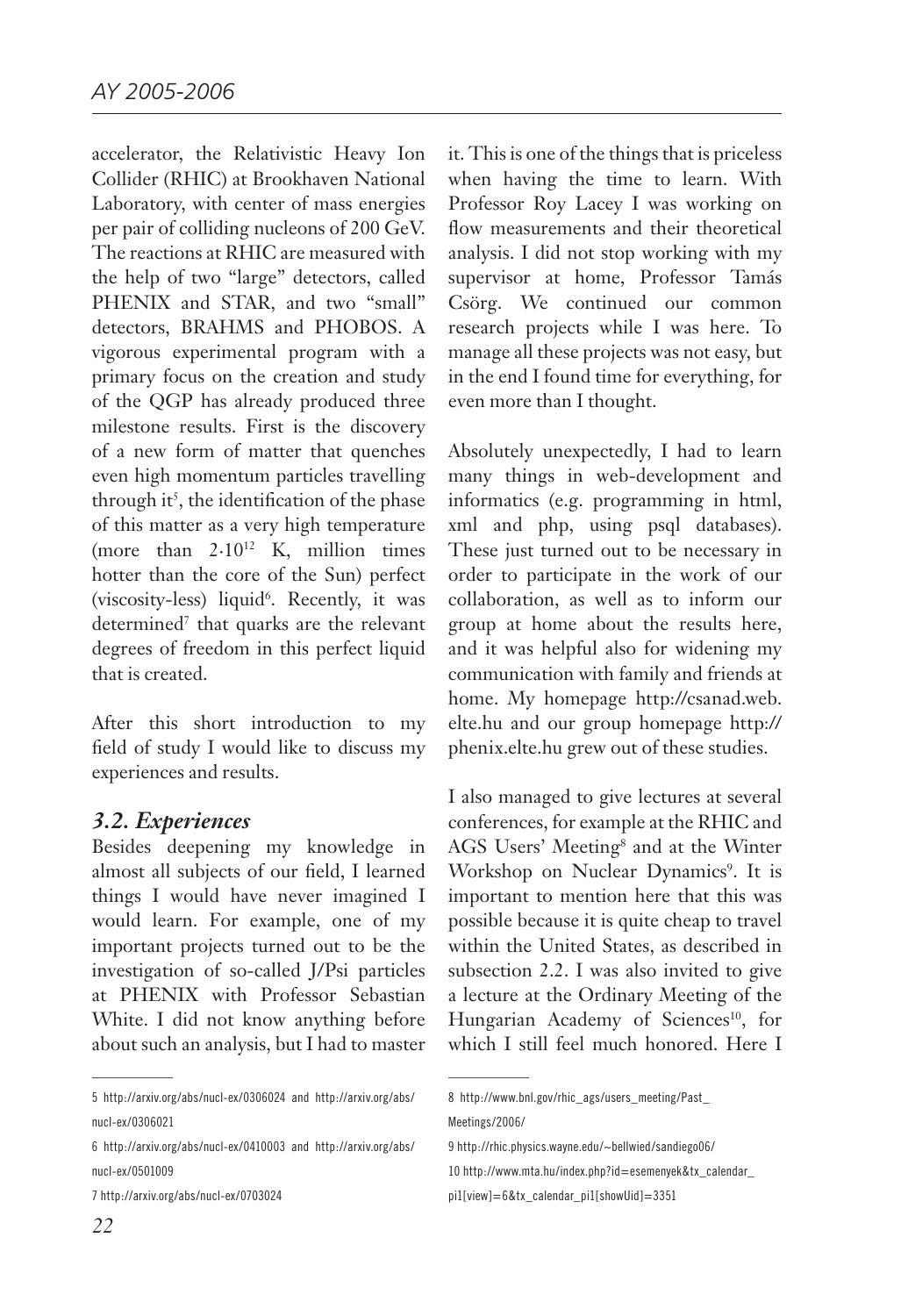was asked to talk about our group's work at the PHENIX experiment, as well as about the latest discoveries at RHIC. Finally, in August, i.e. when I was already at home, I was invited to the International School of Subnuclear Physics at Erice<sup>11</sup>, organized by A. Zichichi and Nobel Laureate G. 't Hooft. In this school highly ranked scientists give lectures in the morning, and then short talks are presented by young "new talents", as they call it. Here I presented my work done during my Fulbright scholarship. I won the Paul A. M. Dirac diploma and was asked to publish my results in the conference proceedings. Among the 60 invited young scientists, 20 received diplomas, while 8 were asked to contribute to the proceedings, thus this also showed the professional success of my time as a Fulbright scholar.

### *3.3. Tasks, results*

*Work done for PHENIX-Hungary*

- Working on data acquisition at PHENIX, as a Data Monitoring person and as Shift Leader.
- • Working on the ZDC detector of PHENIX, developing and maintaining its online monitoring software (supervisor: Sebastian White).
- Involvement in processing a whole PHENIX analysis (search for so-called J/Psi particles in ultraperipheral type of collisions), starting a new Paper Preparation

Group (PPG #81) and giving internal talks on this subject (supervisor: Sebastian White).

- Involvement in the second phase work of the PPG #62 (analysis of scaling properties of flow in the created matter) and in the actual preparation of the paper (supervisor: Roy Lacey).
- Involvement in the work of the PPG #52 (analysis of spatial correlations), giving internal talks (supervisor: Roy Lacey and Tamás Csörgő)

#### *Theoretical work*

- Investigating properties of flow anisotropy, the existence of which is a cornerstone of the theory that the high temperature matter created at RHIC is a perfect liquid (which was also the top physics story of 2005 according to the American Institute of Physics<sup>12</sup>) using the Buda-Lund hydrodynamic model.
- Investigating new solutions of relativistic hydrodynamics, in cooperation with Márton Nagy, a physics student, and Tamás Csörgő.
- Publishing the material of previous conferences (Quark Matter 2005, Budapest, Workshop on Particle Correlations and Femtoscopy 2005, Kromeriz).

*Important talks, conferences*

22<sup>nd</sup> Winter Workshop on Nuclear Dynamics, San Diego, California March 11-19, 2006 Talk: "Flow and correlations in

<sup>11</sup> http://www.ccsem.infn.it/issp2006

<sup>12</sup> http://www.aip.org/pnu/2005/split/757-1.html